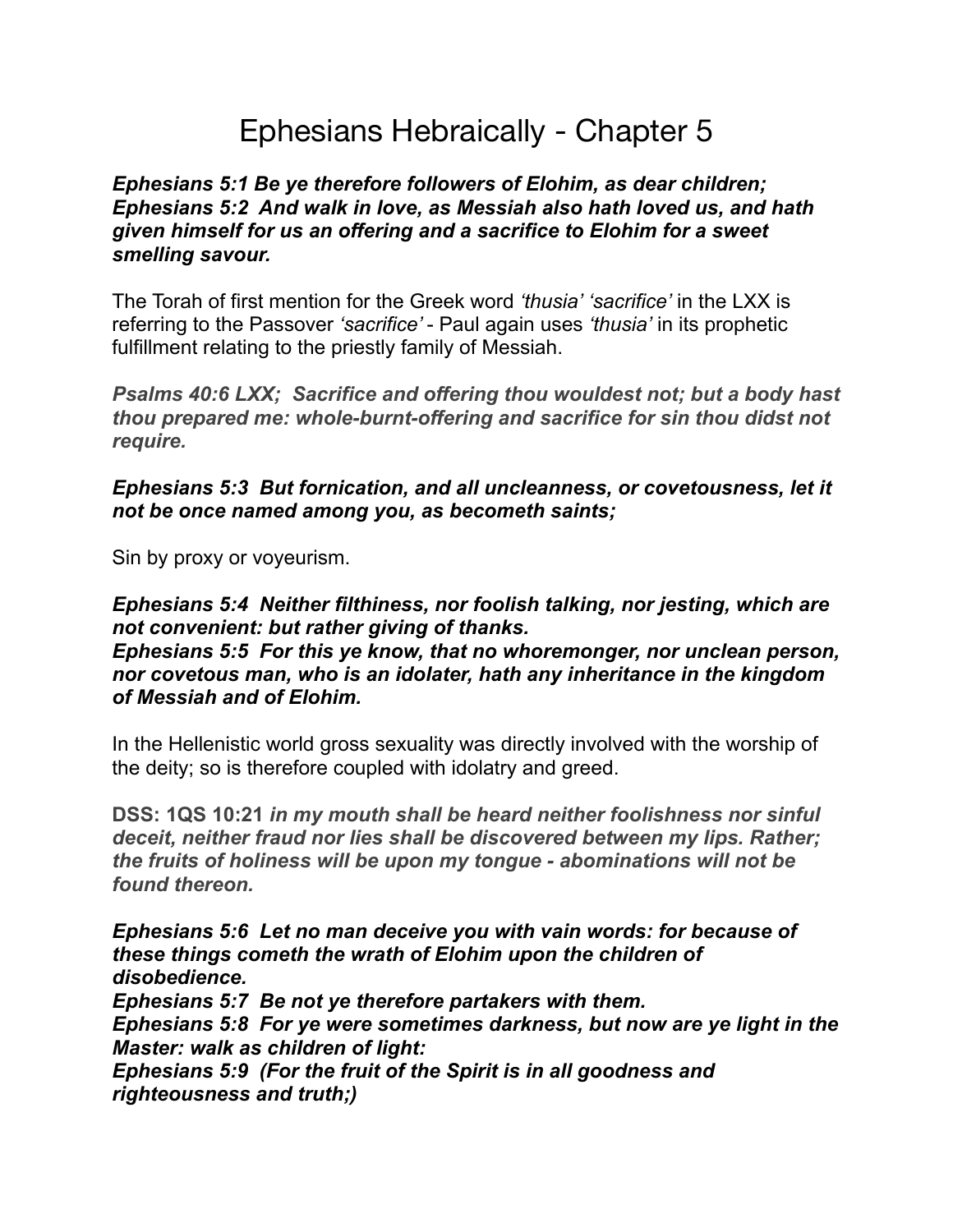#### *Ephesians 5:10 Proving what is acceptable unto the Master. Ephesians 5:11 And have no fellowship with the unfruitful works of darkness, but rather reprove them.*

*Ephesians 5:12 For it is a shame even to speak of those things which are done of them in secret.*

Preaching moral relativity by default from the pulpit because you've kicked; not only Yah's torah but even the moral law to the curb.

#### *Ephesians 5:13 But all things that are reproved are made manifest by the light: for whatsoever doth make manifest is light.*

The light and darkness language comes straight out of the Qumram literature of the day and explodes upon the pages of 1st John*:* 

 **1st John: 1:5** *And this is the declaration which we have heard from him and declare unto you: That YHWH is light and in him there is no darkness. 6 If we say that we have fellowship with him and walk in darkness, we lie and do not the truth.7 But if we walk in the light, as he also is in the light, we have fellowship one with another: And the blood of Yahusha Messiah his Son cleanseth us from all sin.* 

#### *Ephesians 5:14 Wherefore he saith, Awake thou that sleepest, and arise from the dead, and Messiah shall give thee light.*

Paul uses the language of Isaiah's prophecies to drive home his point that the fulfillment is at hand; the return of the exiles that beginning stages of healing toward the nations.

*Isaiah 9:2 O people walking in darkness, behold a great light: ye that dwell in the region and shadow of death, a light shall shine upon you.*

*Isaiah 26:19 The dead shall rise, and they that are in the tombs shall be raised, and they that are in the earth shall rejoice: for the dew from thee is healing to them: but the land of the ungodly shall perish.*

*Isaiah 51:17 Awake, awake, stand up, O Jerusalem, that hast drunk at the hand of the Lord the cup of his fury: for thou hast drunk out and drained the cup of calamity, the cup of wrath:*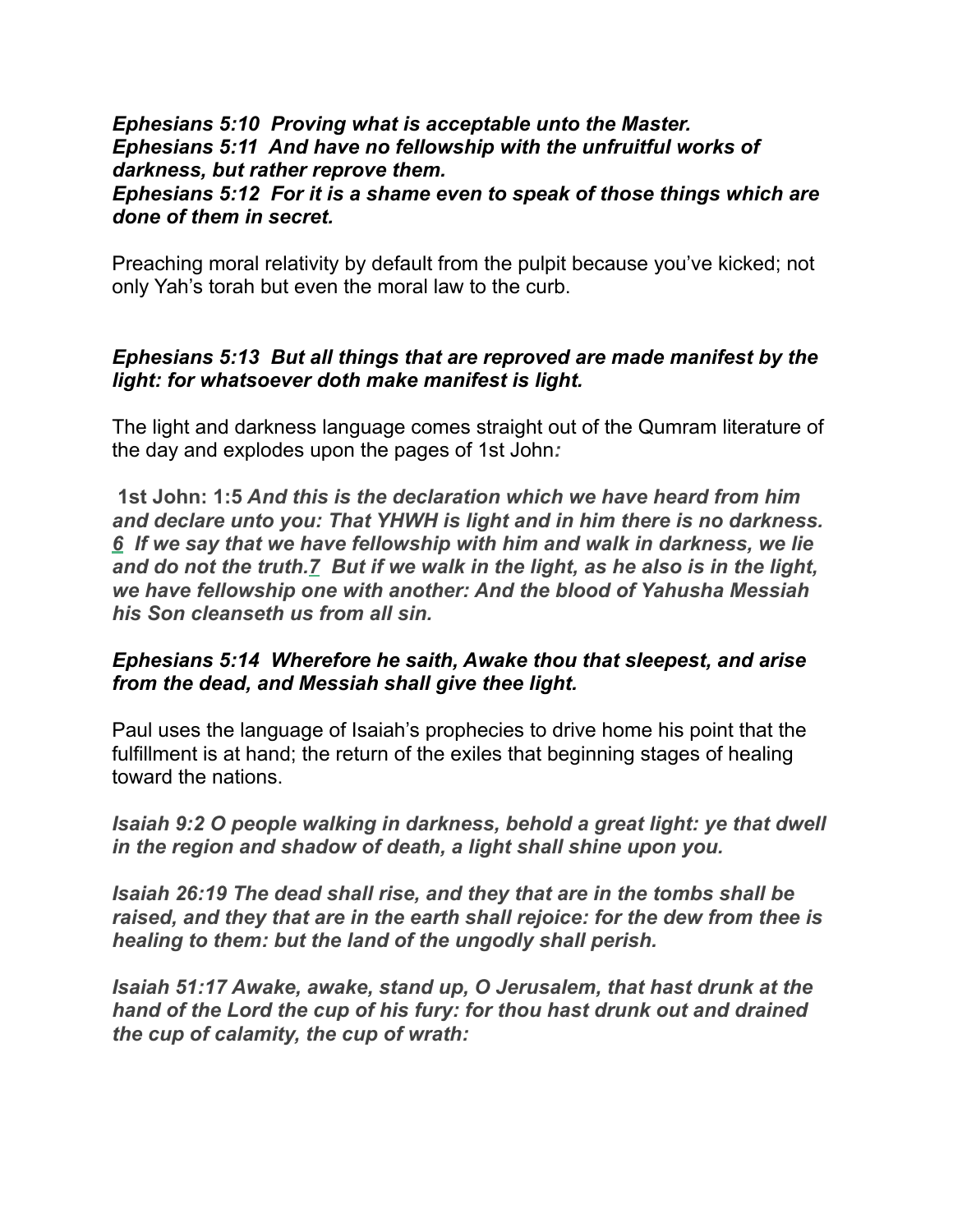*Isaiah 52:1 Awake, awake, Sion; put on thy strength, O Sion; and o thou put on thy glory, Jerusalem the holy city: there shall no more pass through thee, the uncircumcised and unclean.* 

*Isaiah 60:1 Be enlightened, be enlightened, O Jerusalem, for thy light is come, and the glory of the Lord is risen upon thee.2 Behold, darkness shall cover the earth, and there shall be gross darkness on the nations: but the Lord shall appear upon thee, and his glory shall be seen upon thee. 3 And kings shall walk in thy light, and nations in thy brightness.*

*Ephesians 5:15 See then that ye walk circumspectly, not as fools, but as wise,* 

*Ephesians 5:16 Redeeming the time, because the days are evil. Ephesians 5:17 Wherefore be ye not unwise, but understanding what the will of the Master is.*

*Ephesians 5:18 And be not drunk with wine, wherein is excess; but be filled with the Spirit;* 

*Ephesians 5:19 Speaking to yourselves in psalms and hymns and spiritual songs, singing and making melody in your heart to the Master;*

Paul's referencing the kind of drinking that would happen down on the River Tiber on a Sunday at Sunrise; with the worship of the Greek and Roman god Dionysus/ Bacchus.

The common union of drunkenness, orgy and child sacrifice and the custom of wearing a floral wreath symbolizing the worship of the god and the burying of the flesh - the devilish origins of today's Sunday communion and wreath hanging.

Antiochus Epiphanes forced the Jews to worship in this way: 2 Macs 6:3: *3The evil worsened and made it difficult and unbearable for all. 4 The Temple was profaned by the orgies of the pagans who went there to have a good time with prostitutes, and had intercourse in the sacred enclosures. And besides, they brought into the Temple things not permitted by the Torah; 5 the altar was laden with unclean victims prohibited by the law. 6 It was no longer allowed to celebrate the sabbath or observe the customs of our ancestors, or even to declare oneself a Jew. 7 But, on the contrary, they were led by bitter necessity to celebrate the king's birthday with a monthly sacrifice. And when the feast of Dionysus came, they were also forced to follow the Dionysus procession and wear floral wreaths.*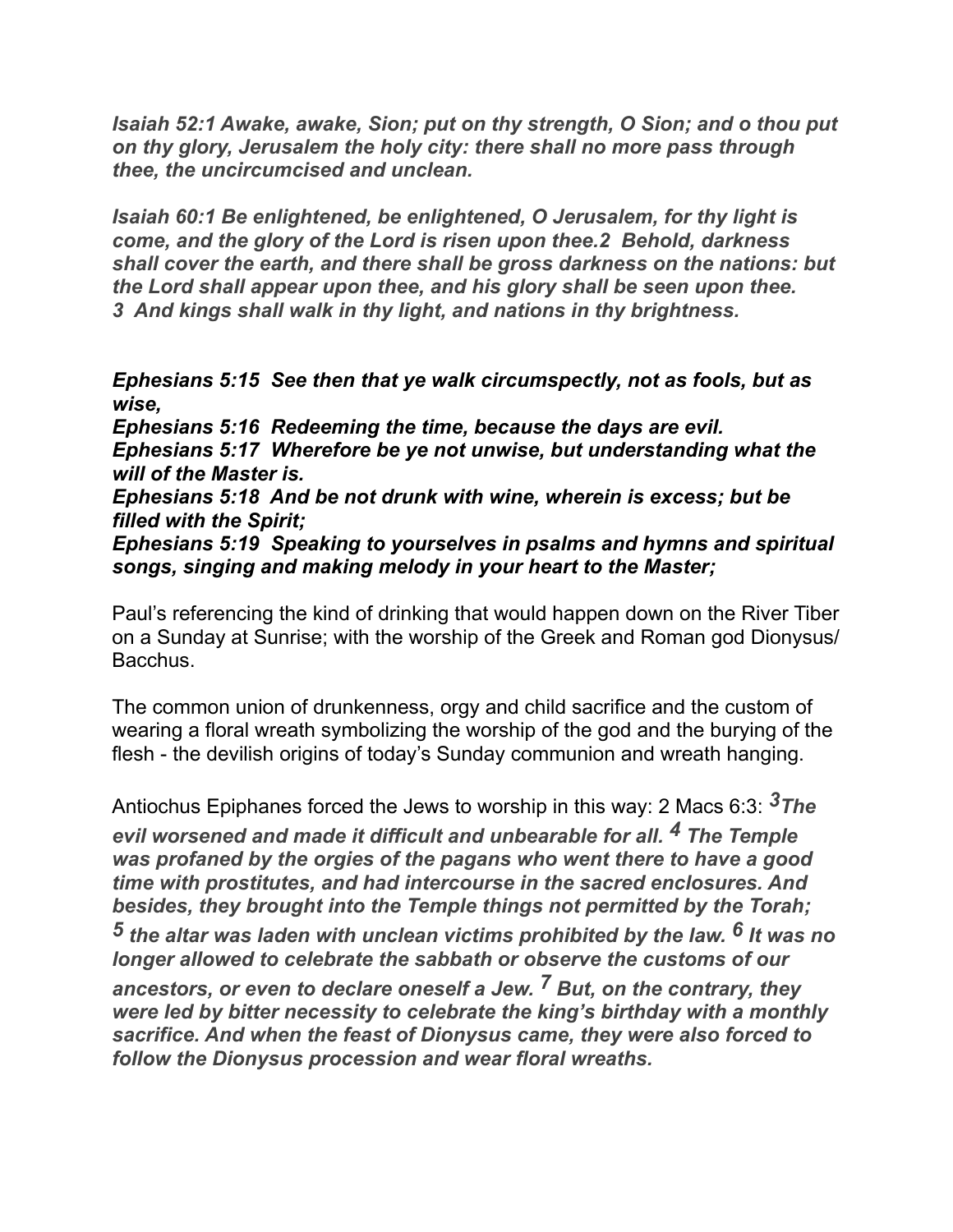*Ephesians 5:20 Giving thanks always for all things unto Elohim and the Father in the name of our Master Yahusha Messiah;* 

*Ephesians 5:21 Submitting yourselves one to another in the fear of Elohim.*

*Ephesians 5:22 Wives, submit yourselves unto your own husbands, as unto the Master.* 

*Ephesians 5:23 For the husband is the head of the wife, even as Messiah is the head of the assembly: and he is the saviour of the body.* 

*Ephesians 5:24 Therefore as the assembly is subject unto Messiah, so let the wives be to their own husbands in every thing.* 

*Ephesians 5:25 Husbands, love your wives, even as Messiah also loved the assembly, and gave himself for it;*

*Ephesians 5:26 That he might sanctify and cleanse it with the washing of water by the word,*

*Ephesians 5:27 That he might present it to himself a glorious assembly, not having spot, or wrinkle, or any such thing; but that it should be holy and without blemish.*

*Ephesians 5:28 So ought men to love their wives as their own bodies.* (How many of us put our arms around our wives and read the word to them and pray for them?) *He that loveth his wife loveth himself.*

*Ephesians 5:29 For no man ever yet hated his own flesh; but nourisheth and cherisheth it, even as the Master of the assembly:*

*Ephesians 5:30 For we are members of his body, of his flesh, and of his bones.* 

*Ephesians 5:31 For this cause shall a man leave his father and mother, and shall be joined unto his wife, and they two shall be one flesh.*

V.22 Catch the omission of the verb to *'be subject'* in the early mss; only later did copyists add the verb; believing it should be supplied based upon context.

6 foundational truths which in turn will cultivate a family life of mutual submission:

- 1. Guarding the family home from the introduction of graven images.
- 2. Teaching the holy tongue and revering the name of יהוה
- 3. Leading the family in Sabbath observance.
- 4. Setting a culture of honor in regard to anger, violence, thievery and lying.
- 5. Not indebting oneself; which is covetousness.
- 6. Educating the children as they sit in the house, when thou walk by the way, and when they lie down, and when they rise up - the responsibility of the family; not the State.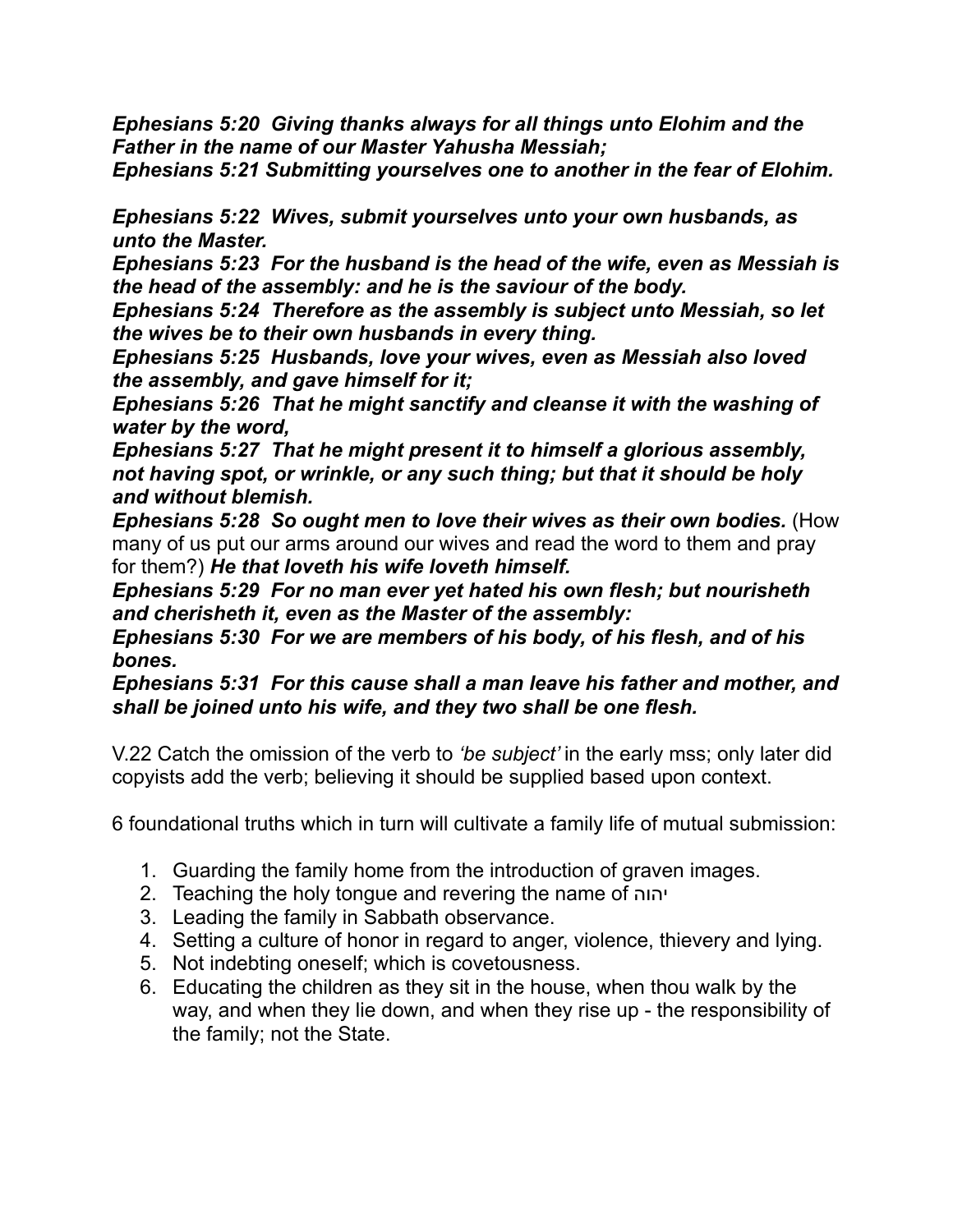Four main views of V.22 - 31.

- 1. **Biblical egalitarianism**  the belief that all people are equal before יהוה in Messiah; and have equal responsibility to use their gifts and walk in their calling; and are called to roles and ministries without regard to class, gender, or race. *(Agree)*
- 2. **Christian feminism** Christian feminists believe in the search for a feminine or gender-transcendent divine and often draw on the teachings of other religions and ideologies in addition to the bible.
- 3. **Complementarianism**  men and women have different but complementary roles and responsibilities; these separate roles bar women from specific functions of ministry but even though they are barred from certain roles and ministries these women are still equal in moral value and hold equal status; but headship roles go to the men and only support roles to the women
- 4. **Biblical patriarchy**  the father as the head of the home, responsible for the conduct of his family. Male leadership in the home carries over into the congregation: only men are permitted to hold the ruling office in the assemblies. Women should not be civil leaders and shouldn't; have careers outside the home.

## *V. 23 For the husband is the 'kephalē' of the wife.*

LXX usage of the word *'kephale'* would be translated as: *'the husband is the nephesh/soul/source of the wife. '* 

*The soul is supposed to be reliant and in submission to the spirit/the head.* 

If Paul had wanted to use *'head'* or *'ruler'* he wouldn't of used *'kephale'* which has its origins in the LXX within *'source and soul language'* he would of used *'arche'*  as in *'ruler'* found in:

*Luke 12:11 And when they bring you unto the synagogues, and unto magistrates/arche, and powers, take ye no thought how or what thing ye shall answer, or what ye shall say:*

*'Kephale'* in the LXX is translated from the Hebrew *'rosh', 'nephesh'* - when found within source and soul language in the Tanakh.

You have to ask yourself why the LXX translators; most of the time choose *not* to use *'kephale'* when the Hebrew word *'rosh'* is found within leadership and rulership language - they translate *'rosh'* >*'arche.'* An e.g: Numbers 30:1.